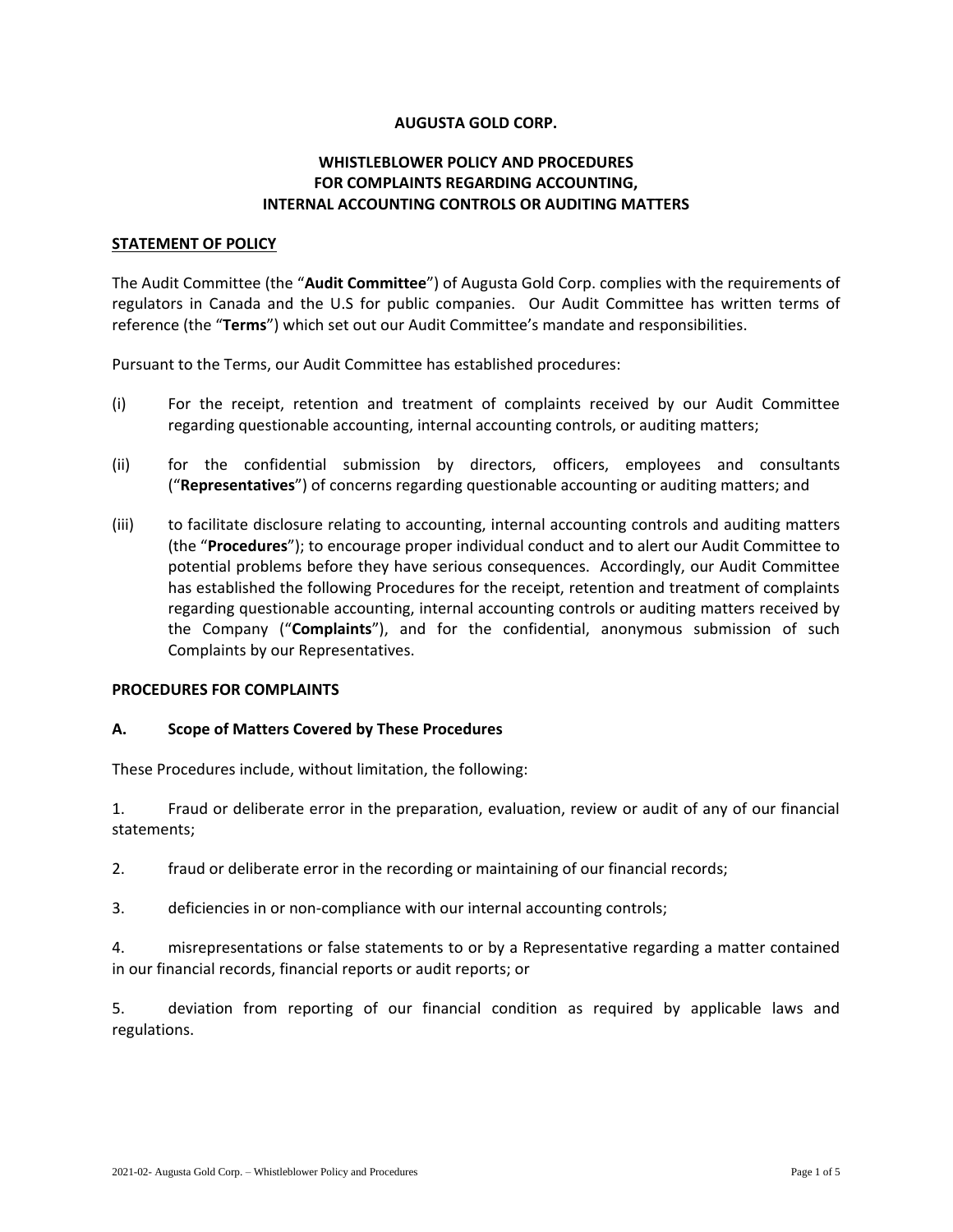## **B. Submission and Receipt of Complaints and Complaint Procedure**

## **1. In General**

# *Procedures for Reporting Accounting, Internal Accounting Controls and Audit Related Complaints.*

Our Audit Committee has approved the following procedures for receipt of complaints regarding accounting, internal accounting controls or audit related matters.

A Representative with a Complaint should promptly report the Complaint in writing to our Chairman of the Audit Committee, Chief Financial Officer or legal counsel. Complaints may, however, be submitted telephonically, in person or by e-mail. Contact information for our Chairman of the Audit Committee, Chief Financial Officer and legal counsel is attached to this Whistleblower Policy. Our Chairman of the Audit Committee, Chief Financial Officer and legal counsel will maintain the confidentiality and anonymity of any Representative making a Complaint to the fullest extent reasonably practicable within the legitimate needs of law and any ensuing evaluation or investigation.

## **2. Anonymous Complaints**

### **Confidential, Anonymous Employee and Non-Employee Submissions.**

Representatives may report any concerns regarding accounting, internal accounting controls or audit related matters to our Chairman of the Audit Committee or Chief Financial Officer who will communicate the concerns to the Audit Committee. The addresses and telephone numbers of these individuals are listed below.

Non-employees (which include any contractor, subcontractor or other agent of the Company) may similarly report any concerns regarding accounting, internal accounting controls or audit related matters to our Chairman of the Audit Committee or Chief Financial Officer who will communicate the concerns to our Audit Committee.

#### **Handling of Submissions**

Submissions will be kept confidential to the extent possible. Our Chairman of the Audit Committee or Chief Financial Officer will notify the sender and acknowledge receipt of the submission or suspected violation. All complaints will be investigated. At the conclusion of the investigation, if our Audit Committee determines that a violation has occurred, appropriate corrective measures will be taken to address the violation with the accused party commensurate with the severity of the offence. The consequences of a violation are described in our Code of Business Conduct and Ethics. We may also report the matter to an appropriate outside agency, to ensure compliance with all laws and regulations.

## **C. Content of Complaints**

To assist us in the response to an investigation of a Complaint, the Complaint should be factual rather than speculative, and contain as much specific information as possible to allow for proper assessment of the nature, extent and urgency of the matter that is the subject of the Complaint. It is less likely that we will be able to conduct an investigation based on a Complaint that contains unspecified wrongdoing or broad allegations without verifiable evidentiary support. Without limiting the foregoing, the Complaint should, to the extent possible, contain the following information: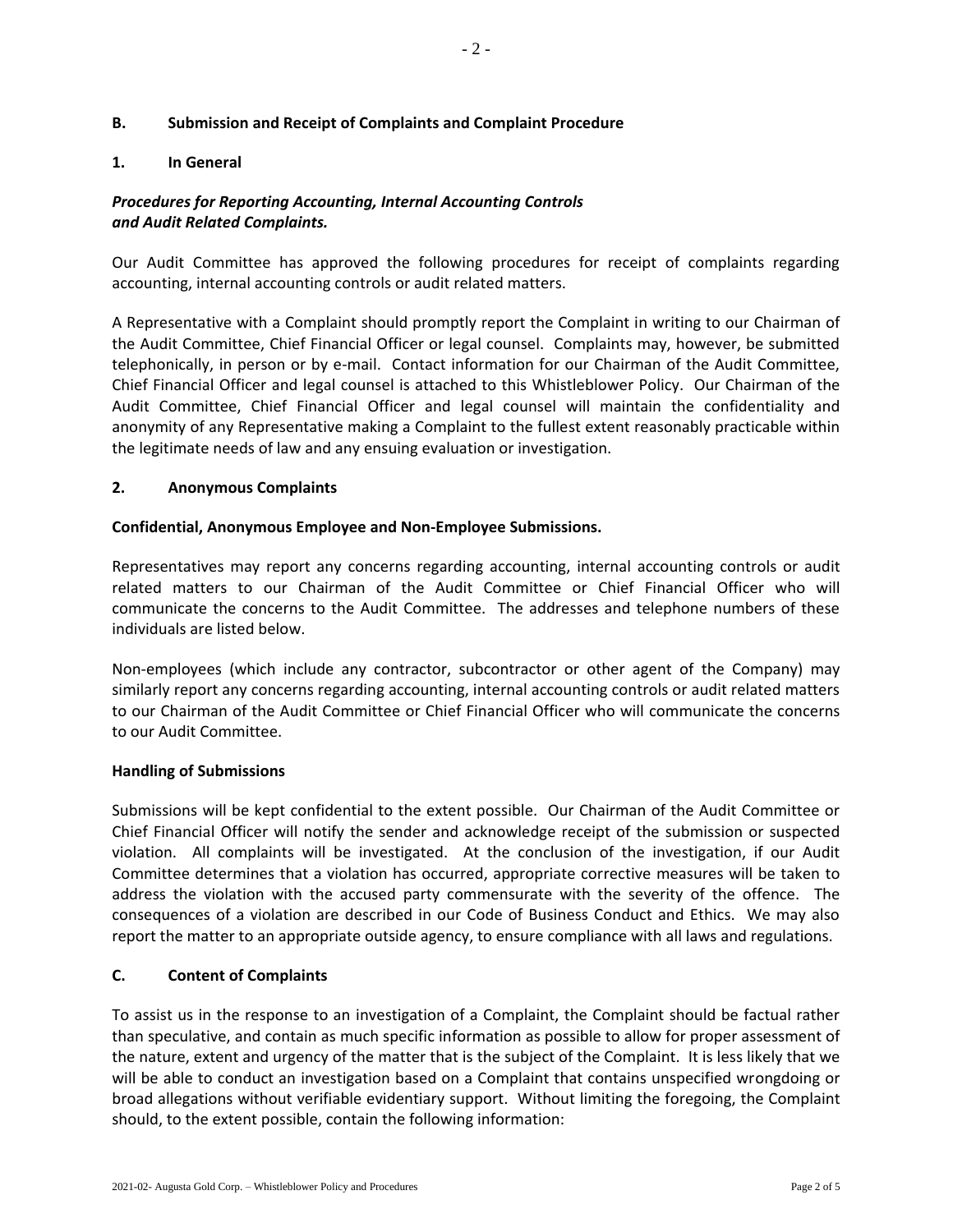- the alleged event, matter or issue that is the subject of the Complaint;
- the name of each person involved;
- if the Complaint involves a specific event or events, the approximate date and location of each event; and
- any additional information, documentation or other evidence available to support the Complaint.

# **D. Retention of Complaints**

Our Chairman of the Audit Committee will maintain a log of all reports, tracking their receipt, investigation and resolution. Each member of our Audit Committee and, at the discretion of our Chairman of the Audit Committee, other personnel involved in the investigation of reports, shall have access to the log. Copies of:

- $\bullet$  the log,
- all documents obtained or created in connection with any investigation, and
- written copies of all Complaints,

shall be maintained for three years from when the matter was officially closed.

# **E. Treatment of Complaints**

A copy of all Complaints shall promptly be forwarded to our Audit Committee. Our Chairman of the Audit Committee and/or the Chief Financial Officer shall evaluate each Complaint and may, in consultation with our Audit Committee, conduct an investigation based upon a Complaint. Our Audit Committee may, in its discretion, appoint a person other than our Chairman of the Audit Committee or Chief Financial Officer to initiate and direct an investigation, including an outside attorney or consultant. Our Audit Committee may, at any time, request a briefing regarding any investigation of a Complaint and any findings regarding a Complaint. Our Audit Committee shall have full authority to determine the corrective action, if any, to be taken in response to a Complaint and to direct additional investigation of any Complaint.

## **F. Confidentiality/Anonymity**

We shall maintain the confidentiality or anonymity of the person making the Complaint to the fullest extent reasonably practicable within the legitimate needs of law and of any ensuing evaluation or investigation. Legal or business requirements may not allow for complete anonymity. Also, in some cases it may not be possible to proceed with or properly conduct an investigation unless the complainant identifies himself or herself. In general, it is less likely that an investigation will be initiated in response to an anonymous Complaint due to the difficulty of interviewing anonymous complainants and evaluating the credibility of their Complaints. In addition, persons making Complaints should be cautioned that their identity might become known for reasons outside of our control. The identity of other persons subject to or participating in any inquiry or investigation relating to a Complaint shall be maintained in confidence subject to the same limitations.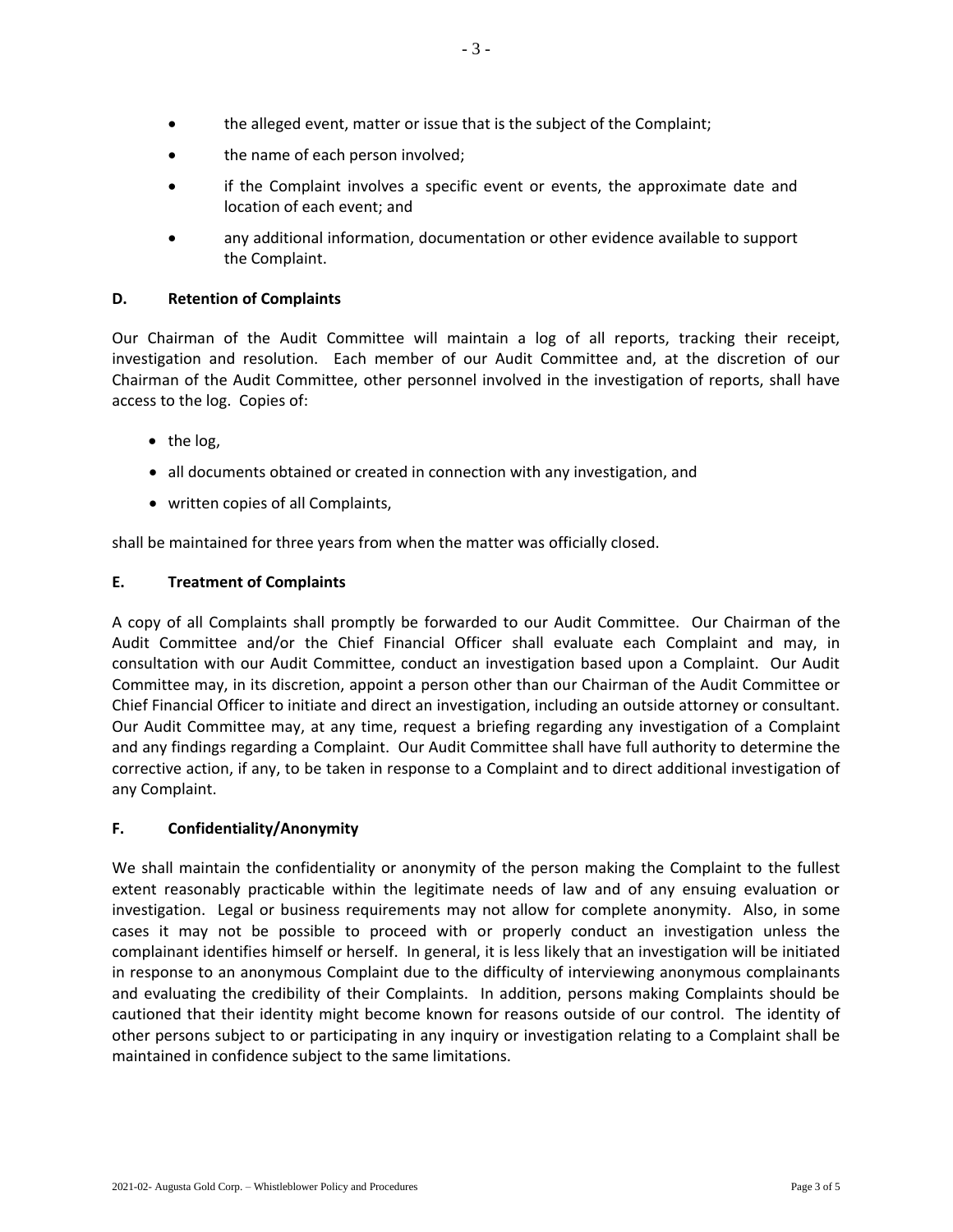**G. Protections from Retaliation**

Our Representatives are entitled to protection from retaliation for having, in good faith, made a Complaint, disclosed information relating to a Complaint or otherwise participated in an investigation relating to a Complaint. We shall not discharge, demote, suspend, threaten, harass or in any manner discriminate against any Representative under the terms and conditions of employment based upon any lawful actions of such Representative with respect to good faith reporting of Complaints, participation in a related investigation or otherwise. A Representative's right to protection from retaliation does not extend immunity for any complicity in the matters that are the subject of the Complaint or an ensuing investigation.

These procedures are in no way intended to limit the rights of our Representatives to report alleged violations relating to accounting or auditing matters to proper governmental and regulatory authorities.

## H. **Administration**

A copy of this Policy will be included in the orientation of new Representatives and provided to existing Representatives on an on-going basis.

> **Adopted by the Board of Directors of Augusta Gold Corp. on February 8, 2021**